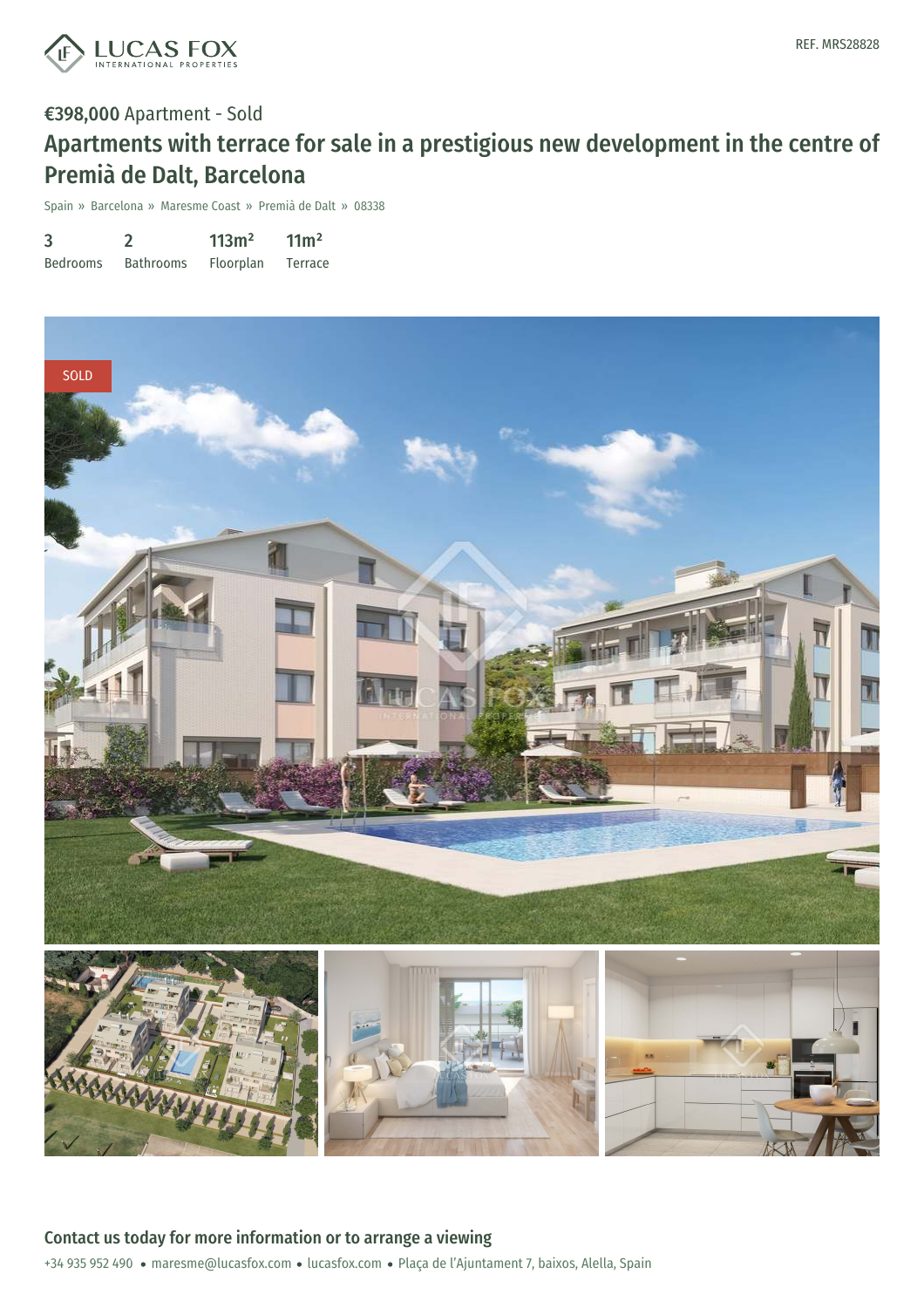

## €398,000 Apartment - Sold Apartments with terrace for sale in a prestigious new development in the centre of Premià de Dalt, Barcelona

Spain » Barcelona » Maresme Coast » Premià de Dalt » 08338

3 Bedrooms  $\mathfrak{D}$ Bathrooms 113m² Floorplan  $11<sup>m²</sup>$ Terrace

**OVERVIEW** 

## Apartments with terrace for sale in a prestigious new development in the centre of Premià de Dalt, Barcelona.

This magnificent development sits on an extensive landscaped plot that includes several communal areas, such as the swimming pool, the recreation area and a padel tennis court in the highest part of the plot. The development consists of four independent blocks, with six modern homes, two per floor, with excellent orientation and ventilation, some of them with sea views. The lower ground floor is shared by all the blocks and has parking spaces and storage rooms, which are not included in the price of the homes.

The apartments on the first floor have an area of 112.7  $m<sup>2</sup>$ . The day area benefits from a living-dining room with access to the 11.25 m² terrace, as well as a fully equipped kitchen and a utility room.

The night area offers two double bedrooms, a complete bathroom to serve both of them and the master bedroom with its private bathroom.

The properties have quality exterior carpentry with double glazing and motorized blinds, natural oak parquet floors, built-in wardrobes in all bedrooms and a kitchen equipped with a quartz glass worktop, induction hob, electric oven and microwave oven. The bathrooms include thermostatic taps and heated towel rails. Finally, they have an aerothermal air conditioning system to guarantee an ideal temperature throughout the year, with a minimum environmental impact and very low consumption.

In some homes, the buyer can [choose](mailto:maresme@lucasfox.com) and [combine](https://www.lucasfox.com) various finishes included in the sale price. There is also the possibility of adding complementary equipment, such as lighting, electrical appliances, chargers for electric vehicles, bathroom accessories, awnings and alarm, among others.

This development is perfect for families looking for a very modern and comfortable home, located close to schools, shops and all services. Completion: spring 2022.



[lucasfox.com/go/mrs28828](https://www.lucasfox.com/go/mrs28828)

Swimming pool, Lift, Natural light, Padel court, Wooden flooring, Communal terrace, Parking, Air conditioning, Balcony, Built-in wardrobes, Double glazing, Equipped Kitchen, Exterior, Heating, Interior, Near international schools, New build, Playground, Storage room, Transport nearby, Wheelchair access